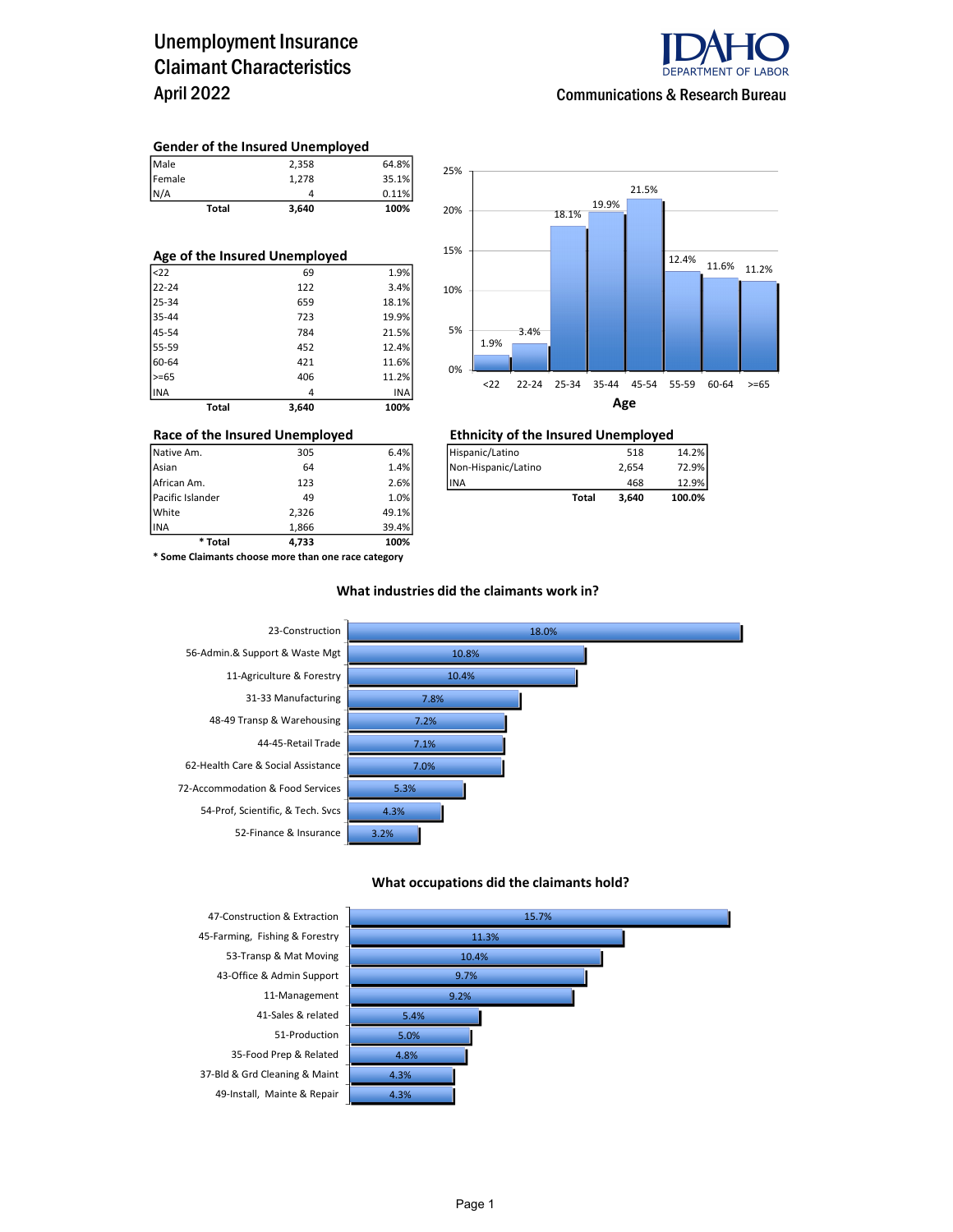## Unemployment Insurance Claimant Characteristics

# **DEPARTMENT OF LABOR**

## April 2022 **April 2022 Communications & Research Bureau**

| <b>Demographics</b>                                          | <b>April</b><br>2022 |       | <b>March</b><br>2022 |       | <b>Monthly</b><br><b>Difference</b> | <b>April</b><br>2021 |       | Yearly<br><b>Difference</b> |
|--------------------------------------------------------------|----------------------|-------|----------------------|-------|-------------------------------------|----------------------|-------|-----------------------------|
|                                                              |                      |       |                      |       |                                     |                      |       |                             |
|                                                              |                      |       |                      |       |                                     |                      |       |                             |
| Gender:                                                      |                      |       |                      |       |                                     |                      |       |                             |
| Male                                                         | 2,358                | 64.8% | 4,404                | 72.8% | $-2,046$                            | 5,447                | 58.0% | $-3089$                     |
| Female                                                       | 1,278                | 35.1% | 1,641                | 27.1% | $-363$                              | 3,937                | 41.9% | $-2659$                     |
| <b>INA</b>                                                   | 4                    | 0.1%  | $\overline{2}$       | 0.0%  | $\overline{2}$                      | 3                    | 0.0%  | 1                           |
| <b>Total</b>                                                 | 3,640                |       | 6,047                |       | $-2,407$                            | 9,387                |       | $-5747$                     |
| Race: NOTE: Claimants may choose more than one Race category |                      |       |                      |       |                                     |                      |       |                             |
| Native American                                              | 305                  | N/A   | 640                  | N/A   | $-335$                              | 694                  | N/A   | $-389$                      |
| Asian                                                        | 64                   | N/A   | 120                  | N/A   | $-56$                               | 284                  | N/A   | $-220$                      |
| African American                                             | 123                  | N/A   | 144                  | N/A   | $-21$                               | 301                  | N/A   | $-178$                      |
| Pacific Islander                                             | 49                   | N/A   | 78                   | N/A   | $-29$                               | 148                  | N/A   | -99                         |
| White                                                        | 2,326                | N/A   | 3,549                | N/A   | $-1,223$                            | 7,141                | N/A   | $-4815$                     |
| <b>INA</b>                                                   | 1,866                | N/A   | 4,190                | N/A   | $-2,324$                            | 3,506                | N/A   | $-1640$                     |
|                                                              |                      |       |                      |       |                                     |                      |       |                             |
| <b>Ethnicity:</b>                                            |                      |       |                      |       |                                     |                      |       |                             |
| Hispanic/Latino                                              | 518                  | 14.2% | 1,063                | 17.6% | $-545$                              | 1,202                | 12.8% | $-684$                      |
| Non-Hispanic/Latino                                          | 2,654                | 72.9% | 4,222                | 69.8% | $-1,568$                            | 6,990                | 74.5% | $-4336$                     |
| INA                                                          | 468                  | 12.9% | 762                  | 12.6% | $-294$                              | 1,195                | 12.7% | $-727$                      |
|                                                              |                      |       |                      |       |                                     |                      |       |                             |
| Age:                                                         |                      |       |                      |       |                                     |                      |       |                             |
| $22$                                                         | 69                   | 1.9%  | 193                  | 3.2%  | $-124$                              | 299                  | 3.2%  | $-230$                      |
| 22-24                                                        | 122                  | 3.4%  | 264                  | 4.4%  | $-142$                              | 409                  | 4.4%  | $-287$                      |
| 25-34                                                        | 659                  | 18.1% | 1,098                | 18.2% | $-439$                              | 1,926                | 20.5% | $-1267$                     |
| 35-44                                                        | 723                  | 19.9% | 1,211                | 20.0% | $-488$                              | 1,989                | 21.2% | $-1266$                     |
| 45-54                                                        | 784                  | 21.5% | 1,232                | 20.4% | $-448$                              | 1,851                | 19.7% | $-1067$                     |
| 55-59                                                        | 452                  | 12.4% | 717                  | 11.9% | $-265$                              | 1,035                | 11.0% | $-583$                      |
| 60-64                                                        | 421                  | 11.6% | 680                  | 11.2% | $-259$                              | 902                  | 9.6%  | $-481$                      |
| >=65                                                         | 406                  | 11.2% | 648                  | 10.7% | $-242$                              | 965                  | 10.3% | $-559$                      |
| <b>Total</b>                                                 | 3,636                |       | 6,043                |       | $-2,407$                            | 9,376                |       | $-5740$                     |